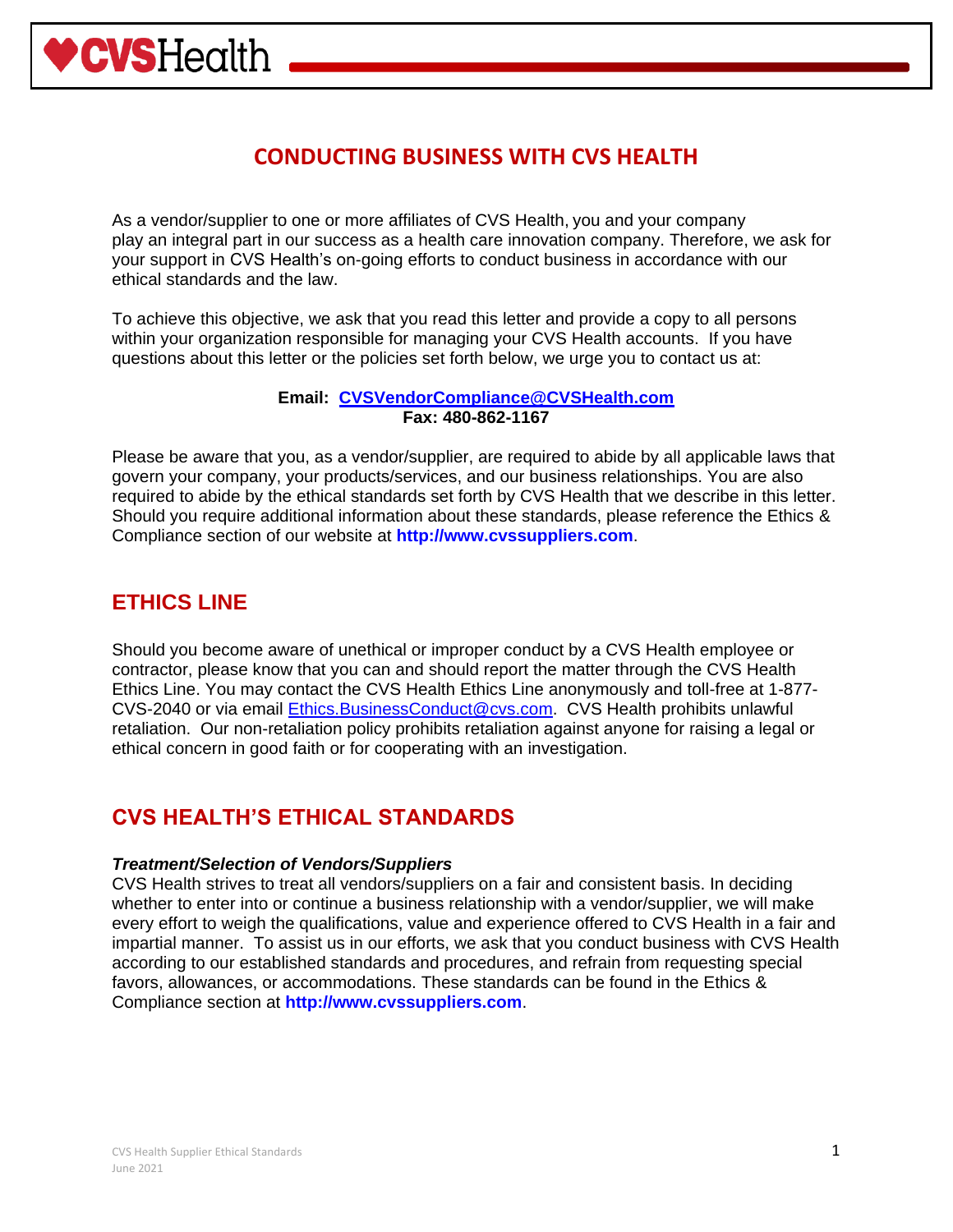## **INTERACTIONS WITH VENDORS/SUPPLIERS**

#### *Standard of Ethics*

In interacting with vendors/suppliers and potential vendors/suppliers, CVS Health is committed to following the highest ethical standards and complying with all applicable laws. Such interactions should be professional exchanges intended to communicate the business needs of CVS Health and the corresponding products and service offerings of the vendor/supplier or prospective vendor/supplier.

#### *Policy*

CVS Health policy prohibits the solicitation or acceptance by CVS Health employees of gifts, meals, entertainment or other things of valuefrom CVS Health's existing or prospective vendor/suppliers, except as otherwise provided below.

#### *Permitted Business Meals and Entertainment*

CVS Health employees may accept occasional, unsolicited, and reasonable business meals or entertainment (such as tickets to sporting events or golf outings) from existing or prospective vendors/suppliers, provided the following requirements are met:

(a) the existing or prospective vendor/supplier providing the meal or entertainment attends the event with the CVS Health employee;

(b) the value of the meal or entertainment is modest as judged by local standards; and (c) the venue is conducive to informational communication and includes or is contiguous to legitimate business discussions.

#### *Not Permitted*

(a) Travel, lodging, seminar and/or event fees in connection with a meal or entertainment event sponsored by (or attended by) an existing or prospective vendor/supplier;

(b) meals, lodging, tickets or travel for the employee's spouse, partner, significant other or other guest of the CVS Health employee; or

(c) large-scale vendor/supplier-provided meals or entertainment events in which a disproportionately large number of CVS Health employees are in attendance compared to the number of personnel representing the existing or prospective vendor/supplier (such as departmental dinners or similar outings or events) paid for by a existing or prospective vendor/supplier.

#### *Permitted Gifts*

CVS Health employees may accept unsolicited gifts of nominal value, such as mugs, hats or similar inexpensive items from existing and prospective vendors/suppliers on an occasional basis. An employee must not accept any gift that is more than nominal in value, including tickets to an event that the existing or prospective vendor/supplier does not plan to attend. Gifts that exceed nominal value must be returned to the giver. Under no circumstance may a CVS Health employee accept any payment (whether in the form of cash, cash equivalents, such as gift cards or discounts) from an existing or prospective vendor/supplier to CVS Health.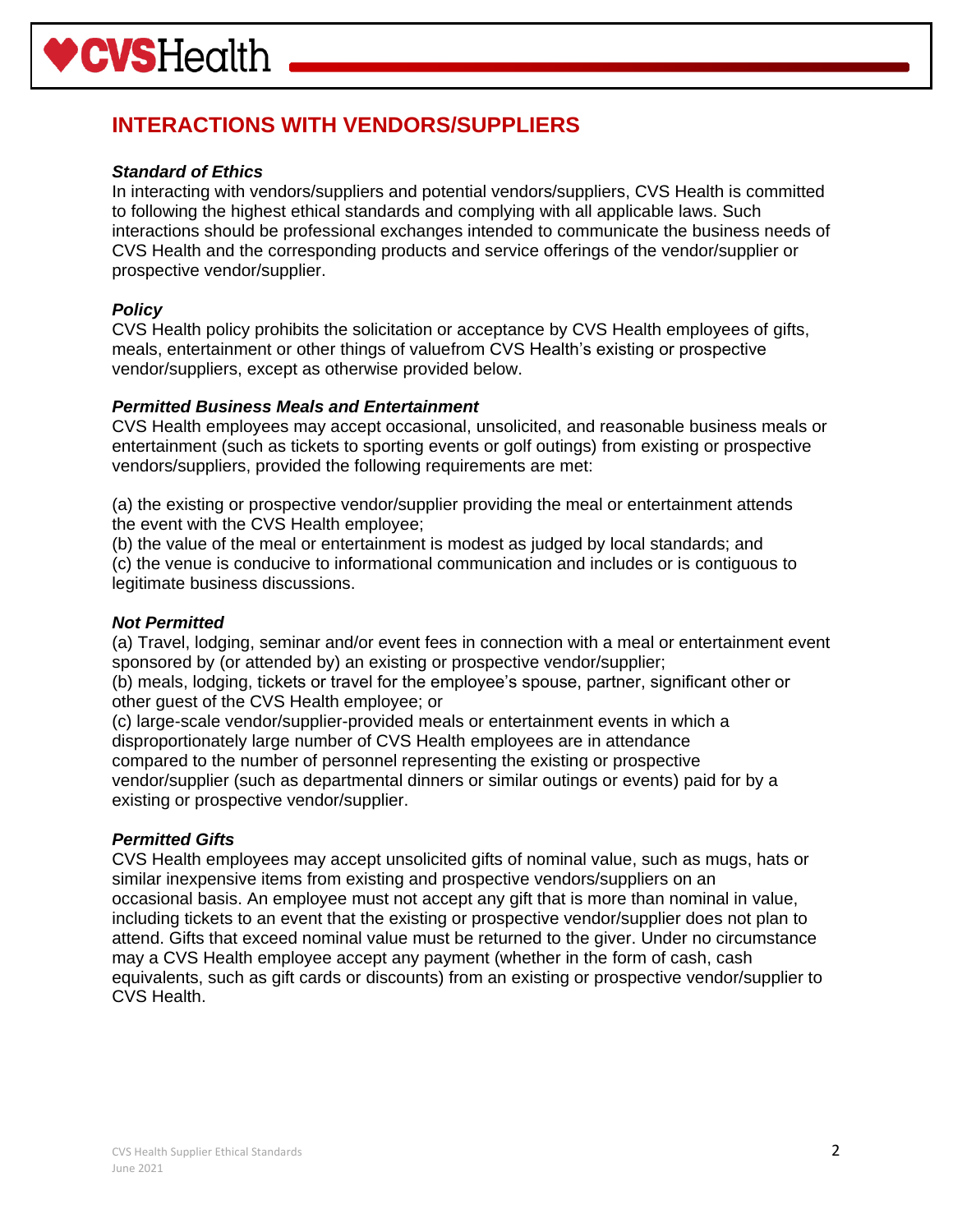# **WSHealth**

#### *Payment for Services*

CVS Health employees may not accept any form of compensation from a third party for services the CVS Health employee normally would provide in the ordinary course of his or her employment at CVS Health. For example, CVS Health employees may not receive an honorarium for speaking at an event sponsored by an existing or prospective vendor/supplier that is related in any way to the CVS Health employee's scope of employment.

#### *Conflicts of Interest*

Vendors/suppliers must be free from conflict of interest in dealing with CVS Health. For example, vendors/suppliers must not deal directly with any CVS Health employee whose spouse, domestic partner, or other family member or relative holds a significant financial interest in the vendor/supplier. In the course of negotiating an Agreement with CVS Health or performing the vendor's/supplier's obligations under an Agreement, vendors/suppliers are also prohibited from discussing or dealing directly with any of such vendor/suppliers employees, employee spouses, domestic partners, or other family members/ relatives who are employed by CVS Health.

## **VENDOR/SUPPLIER PRIVACY AND INFORMATION SECURITY OBLIGATIONS**

#### *Protection of Personal Information –*

#### *Protected Health Information (PHI), Personally Identifiable Information (PII), and Cardholder Data (CHD)*

CVS Health's role in the retail and healthcare industries requires us to collect, use, store, share, process, transmit, or destroy personal information that contains sensitive data about individuals, such as PHI (as protected under the Health Insurance Portability and Accountability Act (HIPAA) and state laws related to individually identifiable health information), PII (as protected under various federal and state laws as well as data breach laws), and CHD (as protected under the Payment Card Industry Data Security Standard (PCI DSS)).

It is critical that CVS Health and our vendors/suppliers, who also access, use, and store this information, handle it only as needed and in accordance with our Privacy and Information Security Policies and Procedures as required under our agreements with our vendors/suppliers, including our Information Privacy & Security Requirements and Business Associate Agreements. It is critical that our vendors/suppliers have in place reasonable and appropriate administrative, technical, and physical safeguards to protect this information from improper or unauthorized access or use. The patients, participants, doctors, prescribers, customers, and others served by us, and by extension our vendors/suppliers, trust us to use their personal information only for authorized purposes and to protect it from unauthorized access. This includes use, disclosure, transmission, storage, and destruction of confidential information in accordance with vendor/supplier contracts and applicable laws. Toward these goals, CVS expects that each vendor/supplier negotiate with us in good faith to reasonably accommodate CVS Health's contractual requirements, such as our form Business Associate Agreement, our Consumer, Data Privacy and Security Requirements (DPSR) agreements, and any other vendor/supplier agreements we may require from time to time. This includes a willingness to agree to and accept our standard indemnification, liability and insurance terms and conditions.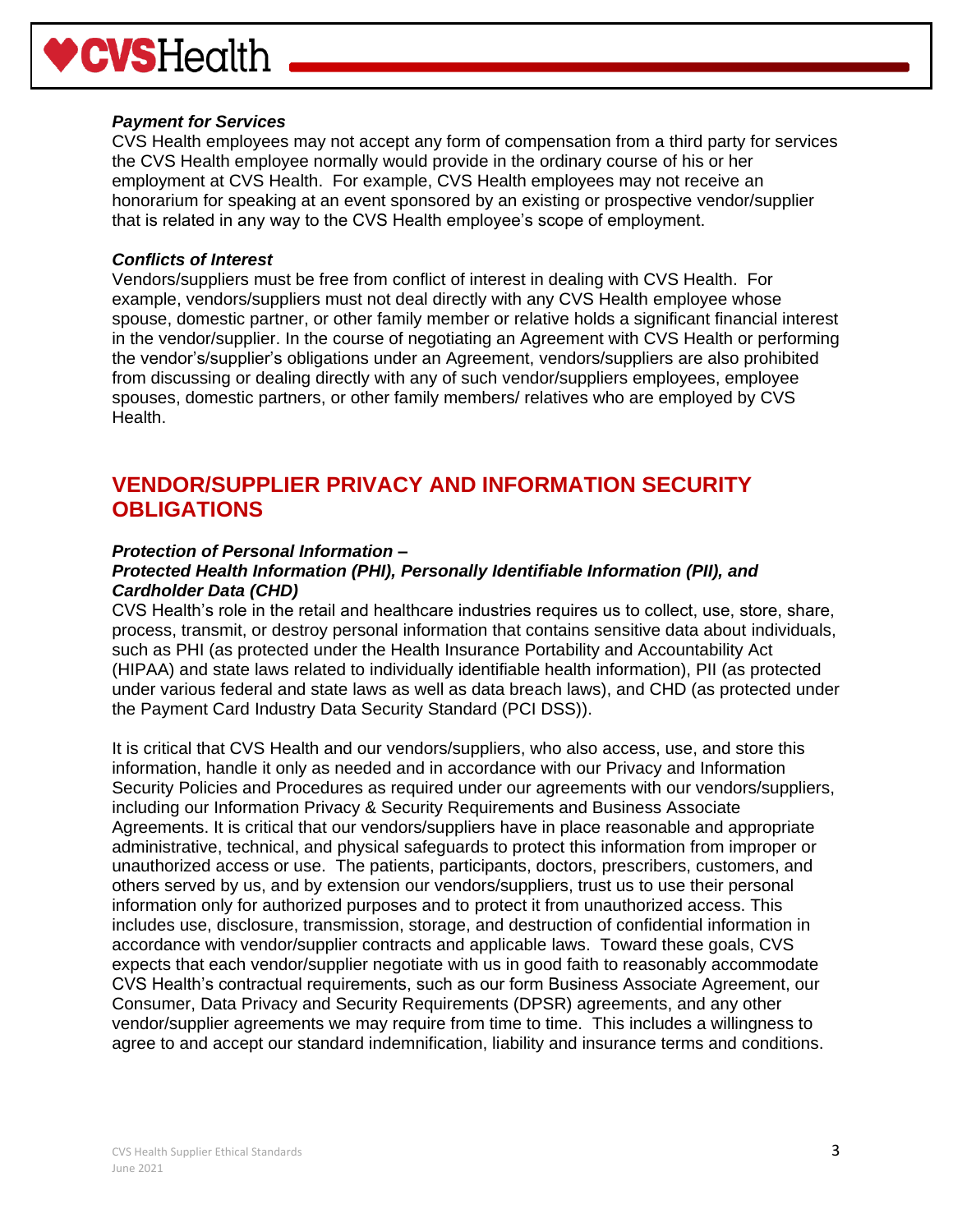

#### *Third Party Risk Management Program*

In order to ensure appropriate safeguards and protections for any Confidential Information, especially including any personal information, CVS Health maintains a Third Party Risk Management program under which each vendor/supplier who collects, uses, stores, shares, processes, transmits, or destroys Confidential Information on behalf of CVS Health must undergo an initial and recurring periodic vendor/supplier assessments to review the vendor's/supplier's policies, procedures, and practices to determine whether or not the vendor/supplier operates in accordance with our Privacy and Information Security Policies and Procedures as required under our agreements, including our Information Privacy & Security Requirements and Business Associate Agreements. The Third Party Risk Management program, including the initial and ongoing reviews, incorporates all subcontractors of the vendor/supplier that handle Confidential Information and until the review under any assessment is complete for all entities related to the vendor/supplier, CVS Health will limit the access to and use of any Confidential Information.

## **PUBLIC AFFAIRS AND COMMUNICATIONS**

#### *Communications with the Media*

While we respect our vendors/suppliers right to discuss their products or services with the media, vendors/suppliers are not authorized to speak about or on behalf of CVS Health without our prior approval, including in the news media, social media or other external/public communications. This includes any contract you enter into with CVS Health. In the event that you receive an inquiry regarding any facet of CVS Health's business or your business relationship with CVS Health, please refer the individual inquiring to CVS Health's Corporate Communications Department. Wherever possible, please contact our Corporate Communications Department to let us know of the inquiry using the contact information available at https://www.cvshealth.com/newsroom/media-contacts.

#### *Requests to Participate in Press Releases*

Vendors/suppliers often request that we participate in press releases or other public announcements about their relationship with CVS Health. In many cases, these relationships involve new or pilot programs, business initiatives or technology that CVS Health considers to be competitive or proprietary information and does not want to disclose publicly. All requests for press releases regarding CVS Health's operations must be submitted to our Corporate Communications Department for approval: https://www.cvshealth.com/newsroom/mediacontacts.

#### *Usage of CVS Health Brands*

All vendor/supplier requests to use any of the CVS Health brands for non-advertising purposes, including our name, logos, signage or other proprietary or trademarked images, must be submitted to our Corporate Communications Department for advance approval: https://www.cvshealth.com/newsroom/media-contacts. Additionally, requests to use the CVS Health brands in any and all vendor/supplier advertising must be submitted to our Advertising Department for advance approval.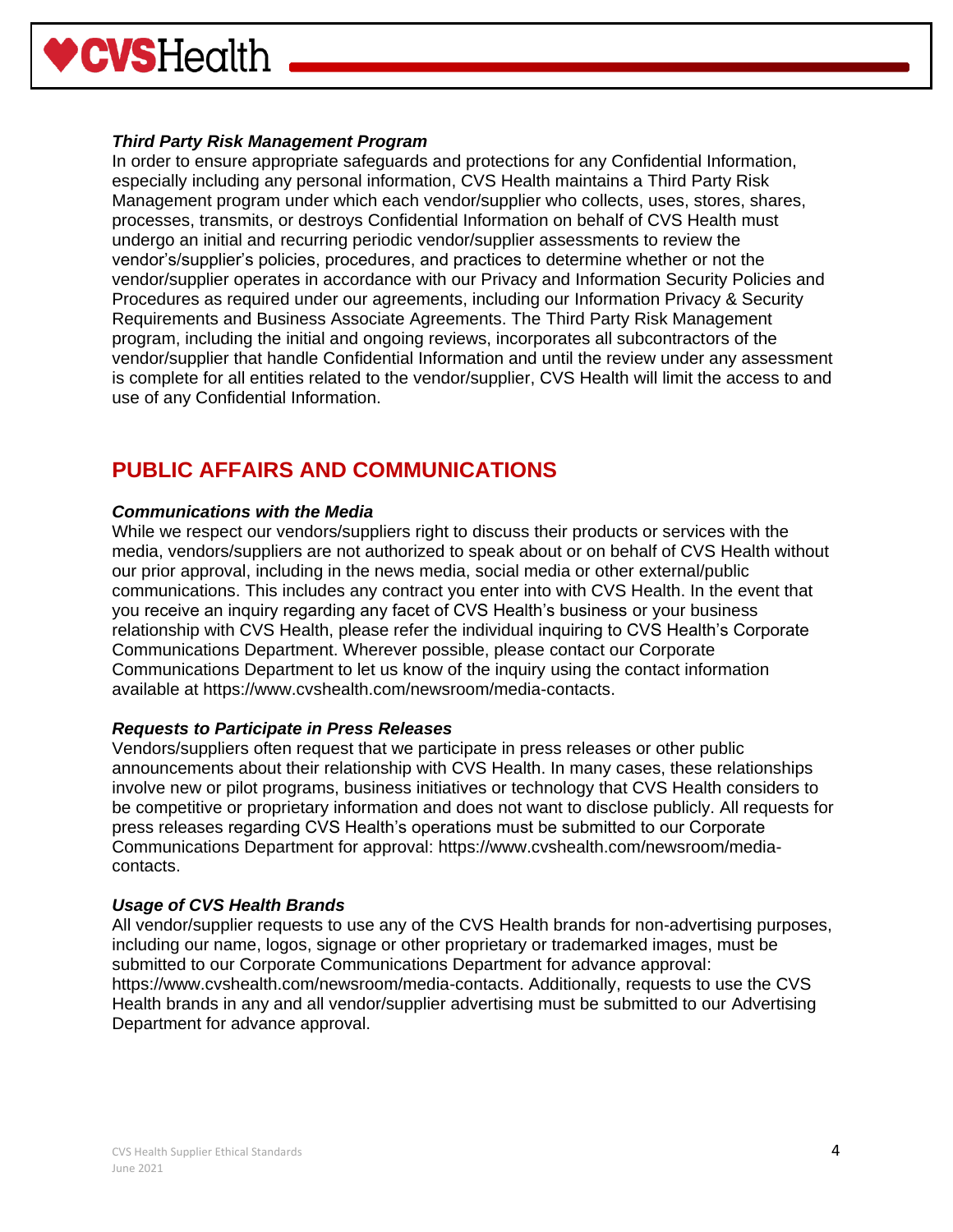# **VENDOR/SUPPLIER COMPLIANCE OBLIGATIONS**

#### *Anti-Corruption Compliance*

CVS Health requires its vendors and suppliers to be in full compliance with all applicable anticorruption laws, including the U.S. Foreign Corrupt Practices Act (FCPA) and the UK Bribery Act of 2010. Vendors/Suppliers may not, directly or indirectly, offer, pay, promise or authorize the payment of any money or thing of value to any government official, including any employee or agent of a government-owned or government-controlled business, for the purpose of:

- (i) influencing any act or decision of such government official, in his official capacity;
- (ii) inducing such government official to do or omit to do any act in violation of the lawful duty of such official;
- (iii) securing any improper advantage; or (iv) inducing such government official to use his influence in order to assist in obtaining or retaining business.

All expenses vendors/suppliers incur in connection with business with CVS Health shall be recorded fully and accurately in the books and records of the vendors/suppliers, and such books and records shall be made available, upon request, to CVS Health, or any accounting firm it may designate, in order that CVS Health may verify compliance with this policy.

#### *Licensure Requirements*

Any vendor/supplier of CVS Health that provides workers to perform duties for CVS Health in a licensed capacity, including but not limited to pharmacists, pharmacy technicians, nurses, nurse practitioners, physician assistants and physicians, must ensure that their workers maintain current professional licensure, certification or registration as required by law, rules, regulations, and any vendor/supplier internal policies and procedures. Vendor/supplier must ensure that such licensure requirements are satisfied and current before any contracted workers commence work on behalf of CVS Health; vendor/supplier must ensure that required licensure, certification, and registration is kept current, active, and in good standing while workers are providing services for CVS Health. Workers that have not met the licensure requirements for their roles will not be eligible to continue work for CVS Health. Vendors/suppliers must ensure that their own facilities are appropriately licensed, registered, and/or certified as required by law and regulation.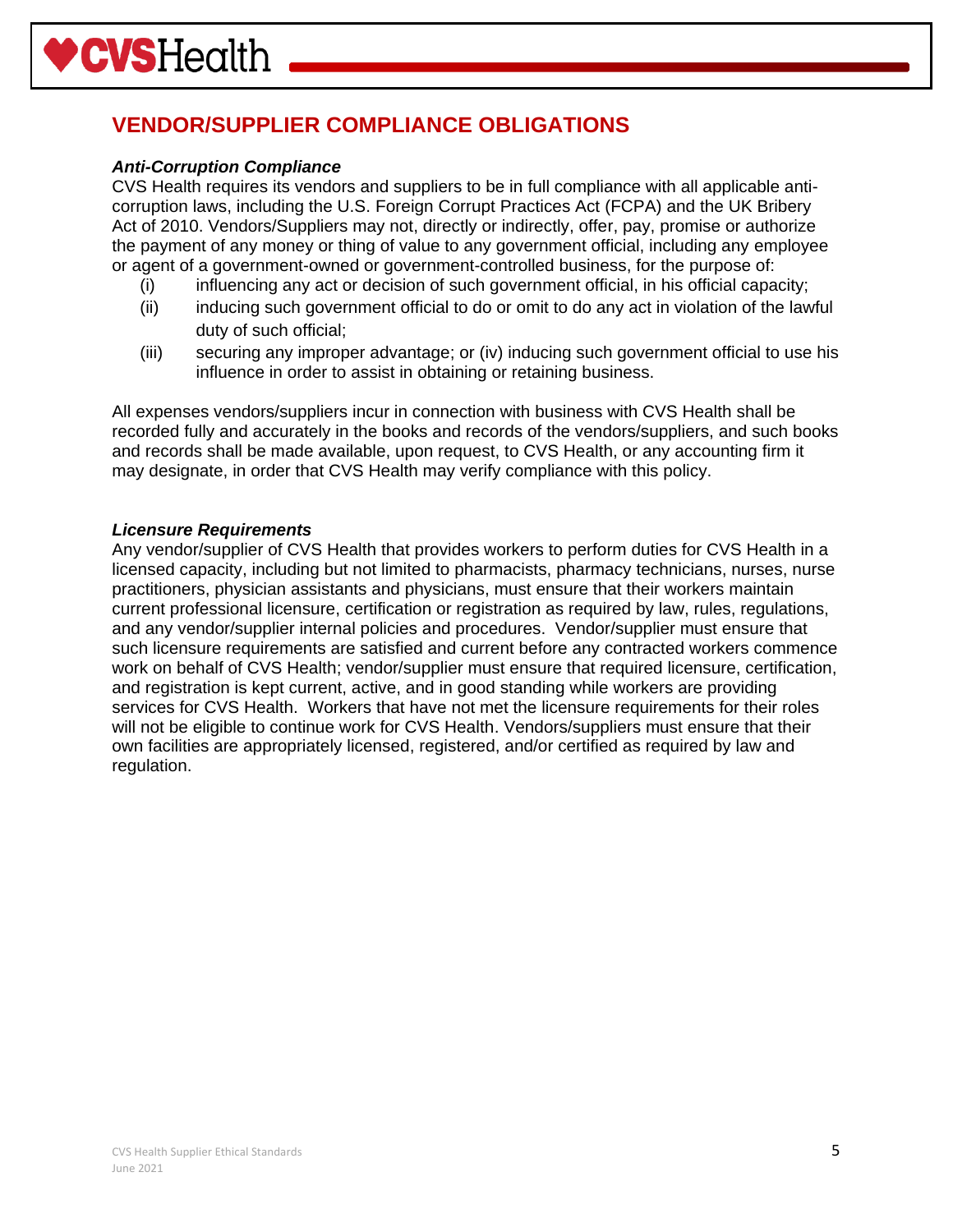#### *Additional Considerations*

Vendors/suppliers are expected to be familiar with and to abide by applicable laws and regulations, including applicable Federal health care program requirements, in the states and countries in which they conduct business. In the event your company has a contract or other arrangement with CVS Health that permits the use of subcontractors, this provision is applicable to such individuals or firms as well, and you are primarily responsible for communicating and enforcing CVS Health's position with respect to any subcontractors. As required by the Business Associate Agreement entered into with CVS Health, vendors/suppliers are not permitted to perform or subcontract with any parties that may perform any services that involve the use or disclosure of Confidential Information outside the United States without CVS Health's prior written consent.

CVS Health is fundamentally committed to respecting and supporting internationally recognized human rights. Our [Human Rights Policy](https://cvshealth.com/sites/default/files/cvs-health-human-rights-policy.pdf) outlines our commitment to respecting and supporting these rights, including basic labor principles and applies to all business partners, vendors and partners across our supply chain.

CVS Health recognizes that cultural differences exist and that employment standards vary by state and country. We are nonetheless committed to the view that terms and conditions of employment should be based on the ability of an individual to do his or her job and not on the basis of their personal characteristics and/or beliefs. CVS Health will strive to do business with vendors/suppliers who share and respect our commitment in this regard and who do not discriminate against their employees in hiring practices or any other term or condition of employment on the basis of race, color, gender, age, disability, religion, sexual orientation, or any other status protected by law.

Without limiting the generality of the foregoing, CVS Health expects vendors/suppliers and their subcontractors to abide by the following policies with respect to the treatment of employees:

- Prohibit human trafficking and the use of child, forced or imprisoned labor and provide working conditions that are safe and fair.
- Forbid any form of discrimination with regard to age, gender, minority status and/or other protected classes; and uphold the right to freedom of organization.
- Conduct business in accordance with established legal and ethical standards, including without limitation the California Transparency in Supply Chains Act.
- Workers shall not be required to surrender identity papers, other critical personal documents, or a "deposit" as a condition of employment.
- Workers shall not be subject to physical or mental coercion.
- Applicable child labor and workplace safety laws and regulations shall be strictly adhered to, and international treaties, compacts and regulations addressing the use of child labor and workplace safety shall be respected and applied in the absence of applicable local law setting minimum standards for the protection of workers.